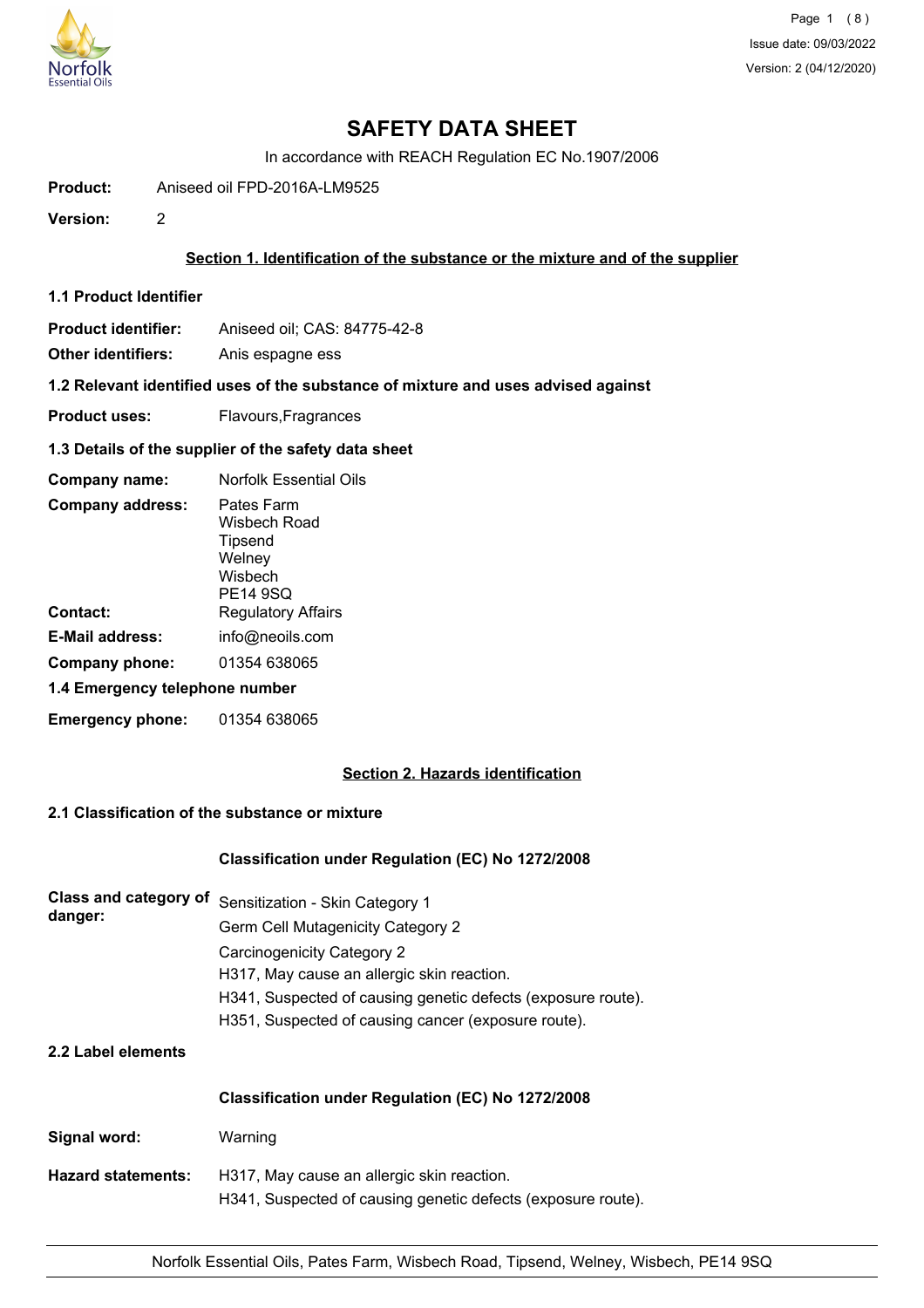

# **SAFETY DATA SHEET**

In accordance with REACH Regulation EC No.1907/2006

| <b>Product:</b>                     |                | Aniseed oil FPD-2016A-LM9525                                                                                              |
|-------------------------------------|----------------|---------------------------------------------------------------------------------------------------------------------------|
| <b>Version:</b>                     | $\overline{2}$ |                                                                                                                           |
|                                     |                | H351, Suspected of causing cancer (exposure route).                                                                       |
| M factor:                           |                | None                                                                                                                      |
| Supplemental<br>Information:        |                | None                                                                                                                      |
| <b>Precautionary</b><br>statements: |                | P202, Do not handle until all safety precautions have been read and understood.<br>P261, Avoid breathing vapour or dust.  |
|                                     |                | P272, Contaminated work clothing should not be allowed out of the workplace.                                              |
|                                     |                | P280, Wear protective gloves/eye protection/face protection.<br>P302/352, IF ON SKIN: Wash with plenty of soap and water. |
|                                     |                | P308/313, IF exposed or concerned: Get medical advice/attention.                                                          |
|                                     |                | P333/313, If skin irritation or rash occurs: Get medical advice/attention.                                                |
|                                     |                | P363, Wash contaminated clothing before reuse.                                                                            |
|                                     |                | P405, Store locked up.                                                                                                    |
|                                     |                | P501, Dispose of contents/container to approved disposal site, in accordance with local<br>regulations.                   |
|                                     |                |                                                                                                                           |
| Pictograms:                         |                |                                                                                                                           |
| 2.3 Other hazards                   |                |                                                                                                                           |
| <b>Other hazards:</b>               |                | None                                                                                                                      |

## **Section 3. Composition / information on ingredients**

## **3.1 Substances**

## **Product identifier:** Aniseed oil; CAS: 84775-42-8

## **Contains:**

| <b>Name</b>     | <b>CAS</b> | <b>EC</b> | <b>REACH Registration</b><br>No. | %        | <b>Classification for</b><br>(CLP) 1272/2008                               |
|-----------------|------------|-----------|----------------------------------|----------|----------------------------------------------------------------------------|
| Itrans-Anethole | 4180-23-8  | 224-052-0 |                                  | 50-100%  | Skin Sens. 1B;H317,-                                                       |
| Estragole       | 140-67-0   | 205-427-8 |                                  | $1 - 5%$ | Acute Tox, 4-Skin<br>Sens. 1B-Muta. 2-Carc.<br>2;H302-H317-H341-<br>H351.- |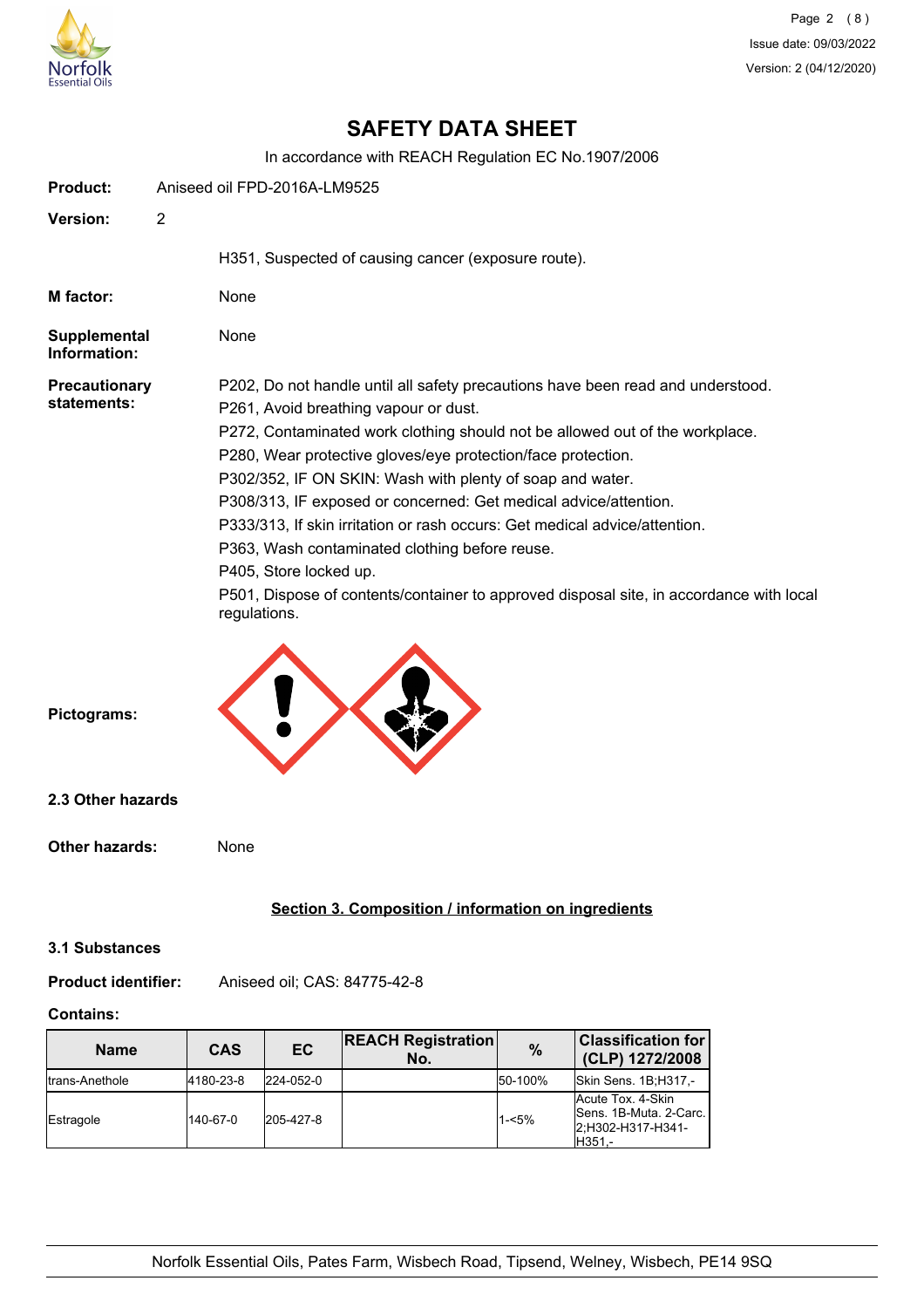

Page 3 (8) Issue date: 09/03/2022 Version: 2 (04/12/2020)

# **SAFETY DATA SHEET**

In accordance with REACH Regulation EC No.1907/2006

**Product:** Aniseed oil FPD-2016A-LM9525

**Version:** 2

## **Section 4. First-aid measures**

#### **4.1 Description of first aid measures**

| Inhalation:           | Remove from exposure site to fresh air, keep at rest, and obtain medical attention.          |
|-----------------------|----------------------------------------------------------------------------------------------|
| Eye exposure:         | Flush immediately with water for at least 15 minutes. Contact physician if symptoms persist. |
| <b>Skin exposure:</b> | IF ON SKIN: Wash with plenty of soap and water.                                              |
| Ingestion:            | Rinse mouth with water and obtain medical attention.                                         |

#### **4.2 Most important symptoms and effects, both acute and delayed**

May cause an allergic skin reaction. Suspected of causing genetic defects (exposure route). Suspected of causing cancer (exposure route).

## **4.3 Indication of any immediate medical attention and special treatment needed**

None expected, see Section 4.1 for further information.

#### **SECTION 5: Firefighting measures**

## **5.1 Extinguishing media**

Suitable media: Carbon dioxide, Dry chemical, Foam.

## **5.2 Special hazards arising from the substance or mixture**

In case of fire, may be liberated: Carbon monoxide, Unidentified organic compounds.

#### **5.3 Advice for fire fighters:**

In case of insufficient ventilation, wear suitable respiratory equipment.

### **Section 6. Accidental release measures**

### **6.1 Personal precautions, protective equipment and emergency procedures:**

Avoid inhalation. Avoid contact with skin and eyes. See protective measures under Section 7 and 8.

#### **6.2 Environmental precautions:**

Keep away from drains, surface and ground water, and soil.

#### **6.3 Methods and material for containment and cleaning up:**

Remove ignition sources. Provide adequate ventilation. Avoid excessive inhalation of vapours. Contain spillage immediately by use of sand or inert powder. Dispose of according to local regulations.

#### **6.4 Reference to other sections:**

Also refer to sections 8 and 13.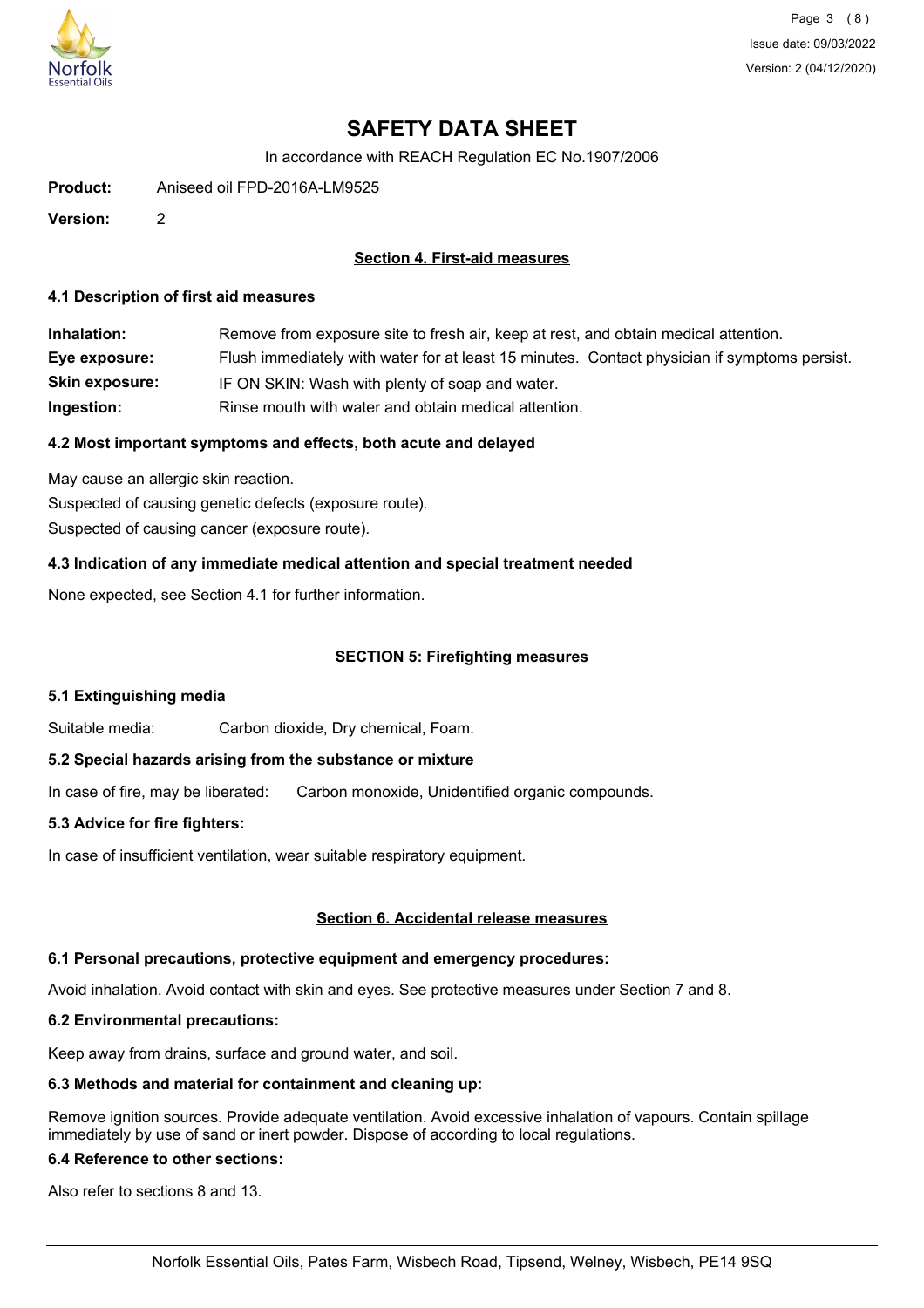

Page 4 (8) Issue date: 09/03/2022 Version: 2 (04/12/2020)

# **SAFETY DATA SHEET**

In accordance with REACH Regulation EC No.1907/2006

**Product:** Aniseed oil FPD-2016A-LM9525

**Version:** 2

## **Section 7. Handling and storage**

#### **7.1 Precautions for safe handling:**

Keep away from heat, sparks, open flames and hot surfaces. - No smoking. Use personal protective equipment as required. Use in accordance with good manufacturing and industrial hygiene practices. Use in areas with adequate ventilation Do not eat, drink or smoke when using this product.

## **7.2 Conditions for safe storage, including any incompatibilities:**

Store in a well-ventilated place. Keep container tightly closed. Keep cool. Ground/bond container and receiving equipment. Use explosion-proof electrical, ventilating and lighting equipment. Use only non-sparking tools. Take precautionary measures against static discharge.

## **7.3 Specific end use(s):**

Flavours,Fragrances: Use in accordance with good manufacturing and industrial hygiene practices.

## **Section 8. Exposure controls/personal protection**

#### **8.1 Control parameters**

Workplace exposure limits: Not Applicable

## **8.2 Exposure Controls**

#### **Eye / Skin Protection**

Wear protective gloves/eye protection/face protection

## **Respiratory Protection**

Under normal conditions of use and where adequate ventilation is available to prevent build up of excessive vapour, this material should not require special engineering controls. However, in conditions of high or prolonged use, or high temperature or other conditions which increase exposure, the following engineering controls can be used to minimise exposure to personnel: a) Increase ventilation of the area with local exhaust ventilation. b) Personnel can use an approved, appropriately fitted respirator with organic vapour cartridge or canisters and particulate filters. c) Use closed systems for transferring and processing this material.

Also refer to Sections 2 and 7.

## **Section 9. Physical and chemical properties**

#### **9.1 Information on basic physical and chemical properties**

| Appearance:                     | Not determined |
|---------------------------------|----------------|
| Odour:                          | Not determined |
| <b>Odour threshold:</b>         | Not determined |
| pH:                             | Not determined |
| Melting point / freezing point: | Not determined |
| Initial boiling point / range:  | Not determined |
| <b>Flash point:</b>             | $>93$ °C       |
| <b>Evaporation rate:</b>        | Not determined |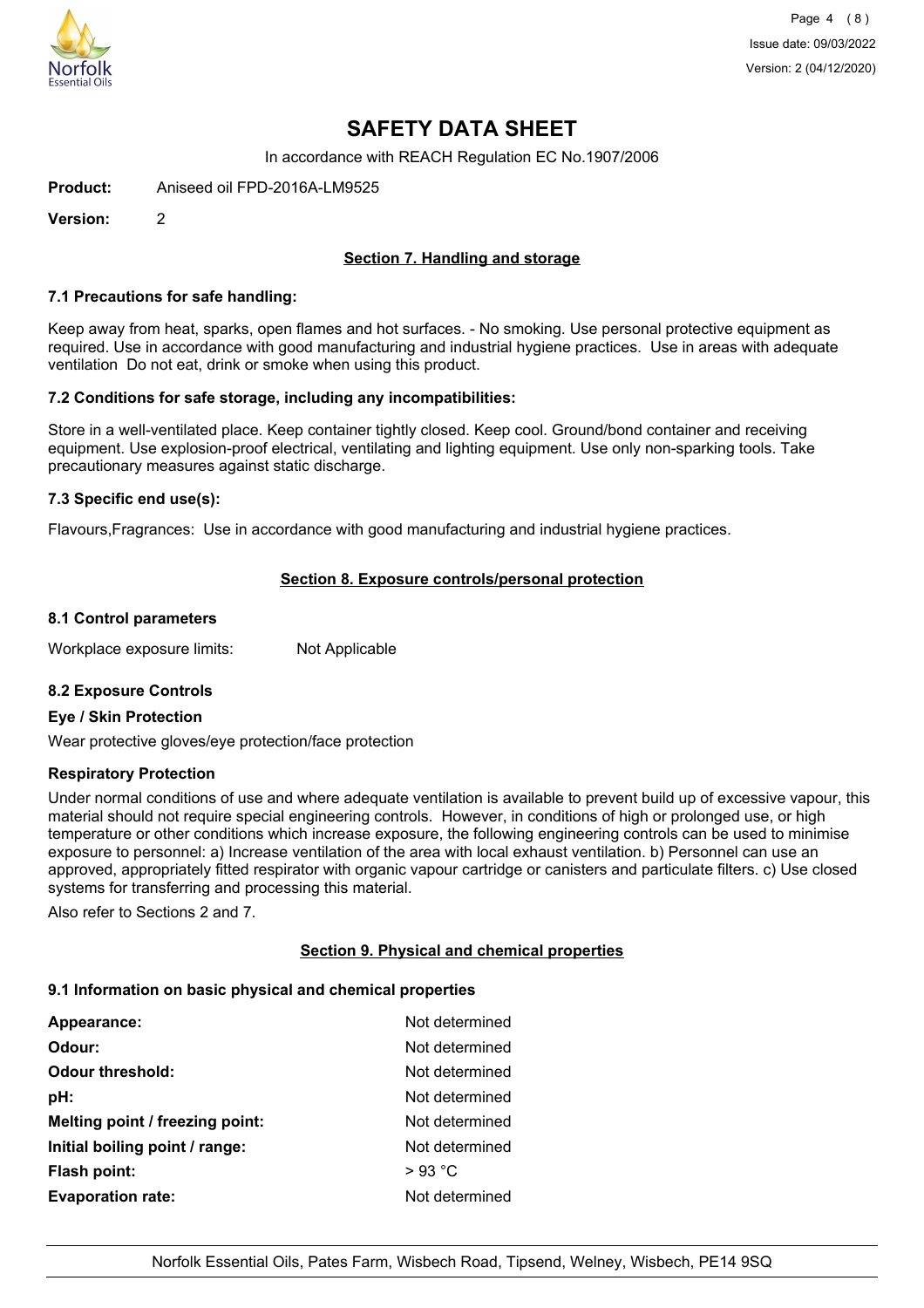

Page 5 (8) Issue date: 09/03/2022 Version: 2 (04/12/2020)

# **SAFETY DATA SHEET**

In accordance with REACH Regulation EC No.1907/2006

**Product:** Aniseed oil FPD-2016A-LM9525

**Version:** 2

| Flammability (solid, gas):                    | Not determined                               |
|-----------------------------------------------|----------------------------------------------|
| Upper/lower flammability or explosive limits: | Product does not present an explosion hazard |
| Vapour pressure:                              | Not determined                               |
| Vapour density:                               | Not determined                               |
| <b>Relative density:</b>                      | Not determined                               |
| Solubility(ies):                              | Not determined                               |
| Partition coefficient: n-octanol/water:       | Not determined                               |
| Auto-ignition temperature:                    | Not determined                               |
| <b>Decomposition temperature:</b>             | Not determined                               |
| <b>Viscosity:</b>                             | Not determined                               |
| <b>Explosive properties:</b>                  | Not expected                                 |
| <b>Oxidising properties:</b>                  | Not expected                                 |
|                                               |                                              |

**9.2 Other information:** None available

## **Section 10. Stability and reactivity**

## **10.1 Reactivity:**

Presents no significant reactivity hazard, by itself or in contact with water.

## **10.2 Chemical stability:**

Good stability under normal storage conditions.

## **10.3 Possibility of hazardous reactions:**

Not expected under normal conditions of use.

## **10.4 Conditions to avoid:**

Avoid extreme heat.

#### **10.5 Incompatible materials:**

Avoid contact with strong acids, alkalis or oxidising agents.

#### **10.6 Hazardous decomposition products:**

Not expected.

## **Section 11. Toxicological information**

## **11.1 Information on toxicological effects**

| <b>Acute Toxicity:</b>            | Based on available data the classification criteria are not met. |
|-----------------------------------|------------------------------------------------------------------|
| <b>Acute Toxicity Oral</b>        | 2200 mg/kg                                                       |
| <b>Acute Toxicity Dermal</b>      | Not Applicable                                                   |
| Acute Toxicity Inhalation         | Not Available                                                    |
| <b>Skin corrosion/irritation:</b> | Based on available data the classification criteria are not met. |
| Serious eye damage/irritation:    | Based on available data the classification criteria are not met. |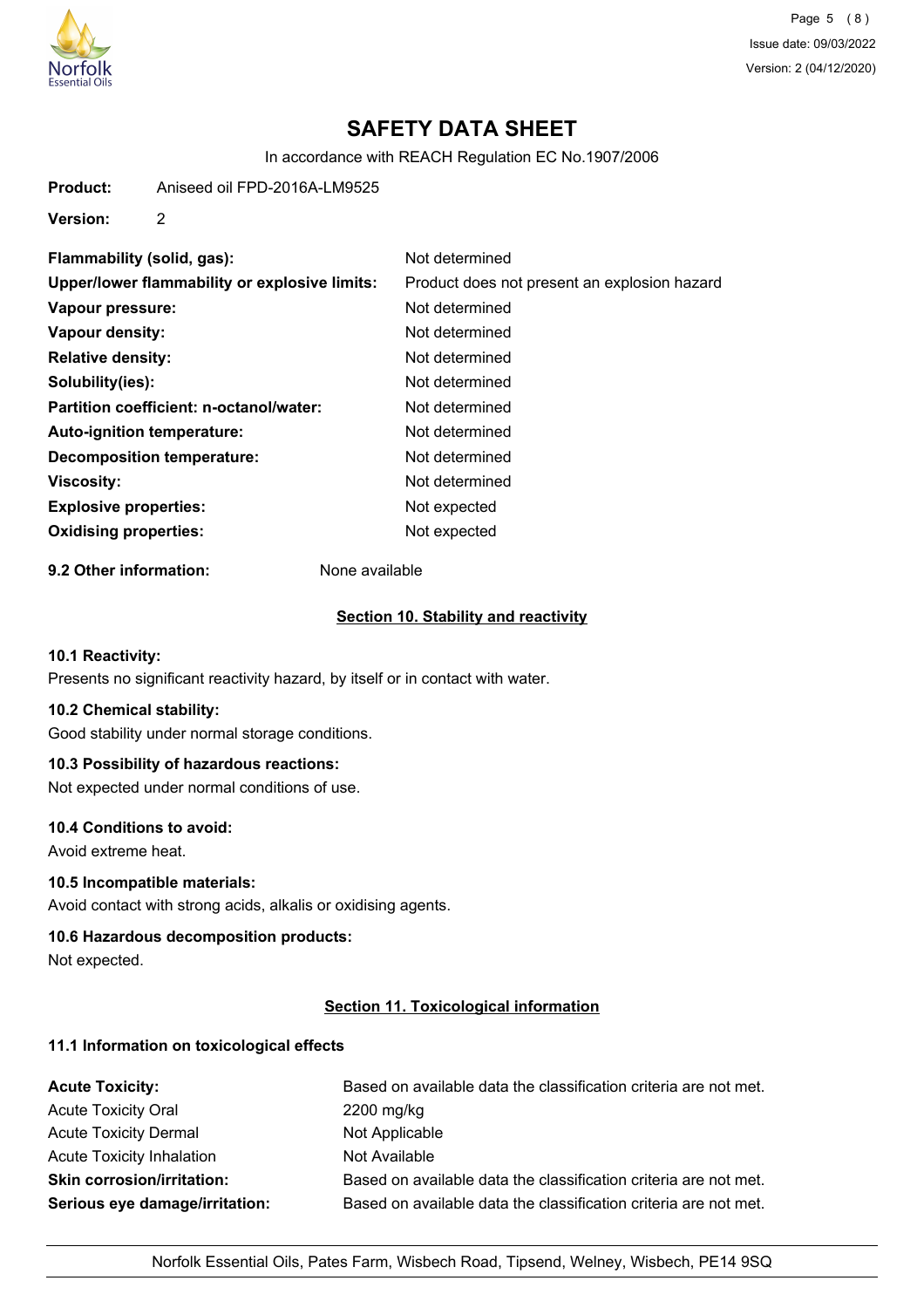

# **SAFETY DATA SHEET**

In accordance with REACH Regulation EC No.1907/2006

**Product:** Aniseed oil FPD-2016A-LM9525

**Version:** 2

| <b>Respiratory or skin sensitisation:</b> | Sensitization - Skin Category 1                                  |
|-------------------------------------------|------------------------------------------------------------------|
| Germ cell mutagenicity:                   | Germ Cell Mutagenicity Category 2                                |
| Carcinogenicity:                          | <b>Carcinogenicity Category 2</b>                                |
| <b>Reproductive toxicity:</b>             | Based on available data the classification criteria are not met. |
| <b>STOT-single exposure:</b>              | Based on available data the classification criteria are not met. |
| <b>STOT-repeated exposure:</b>            | Based on available data the classification criteria are not met. |
| <b>Aspiration hazard:</b>                 | Based on available data the classification criteria are not met. |

## **Information about hazardous ingredients in the mixture**

| Ingredient | <b>CAS</b> | EC                | LD50/ATE Oral | LD50/ATE<br>Dermal | LC50/ATE<br><b>Inhalation</b> | <b>LC50</b><br>Route    |
|------------|------------|-------------------|---------------|--------------------|-------------------------------|-------------------------|
| Estragole  | 140-67-0   | $ 205 - 427 - 8 $ | 1230          | Not available      | Not available                 | <b>Not</b><br>available |

Refer to Sections 2 and 3 for additional information.

## **Section 12. Ecological information**

| 12.1 Toxicity:                      | Not available |
|-------------------------------------|---------------|
| 12.2 Persistence and degradability: | Not available |
| 12.3 Bioaccumulative potential:     | Not available |

**12.4 Mobility in soil:** Not available

**12.5 Results of PBT and vPvB assessment:**

This substance does not meet the PBT/vPvB criteria of REACH, annex XIII.

**12.6 Other adverse effects:** Not available

## **Section 13. Disposal considerations**

#### **13.1 Waste treatment methods:**

Dispose of in accordance with local regulations. Avoid disposing into drainage systems and into the environment. Empty containers should be taken to an approved waste handling site for recycling or disposal.

#### **Section 14. Transport information**

| 14.1 UN number:                                                               | Not classified                              |  |
|-------------------------------------------------------------------------------|---------------------------------------------|--|
| 14.2 UN Proper Shipping Name:                                                 |                                             |  |
| 14.3 Transport hazard class(es):                                              | Not classified                              |  |
| <b>Sub Risk:</b>                                                              | Not classified                              |  |
| 14.4. Packing Group:                                                          | Not classified                              |  |
| <b>14.5 Environmental hazards:</b>                                            | Not environmentally hazardous for transport |  |
| 14.6 Special precautions for user:                                            | None additional                             |  |
| 14.7 Transport in bulk according to Annex II of MARPOL73/78 and the IBC Code: |                                             |  |

Not classified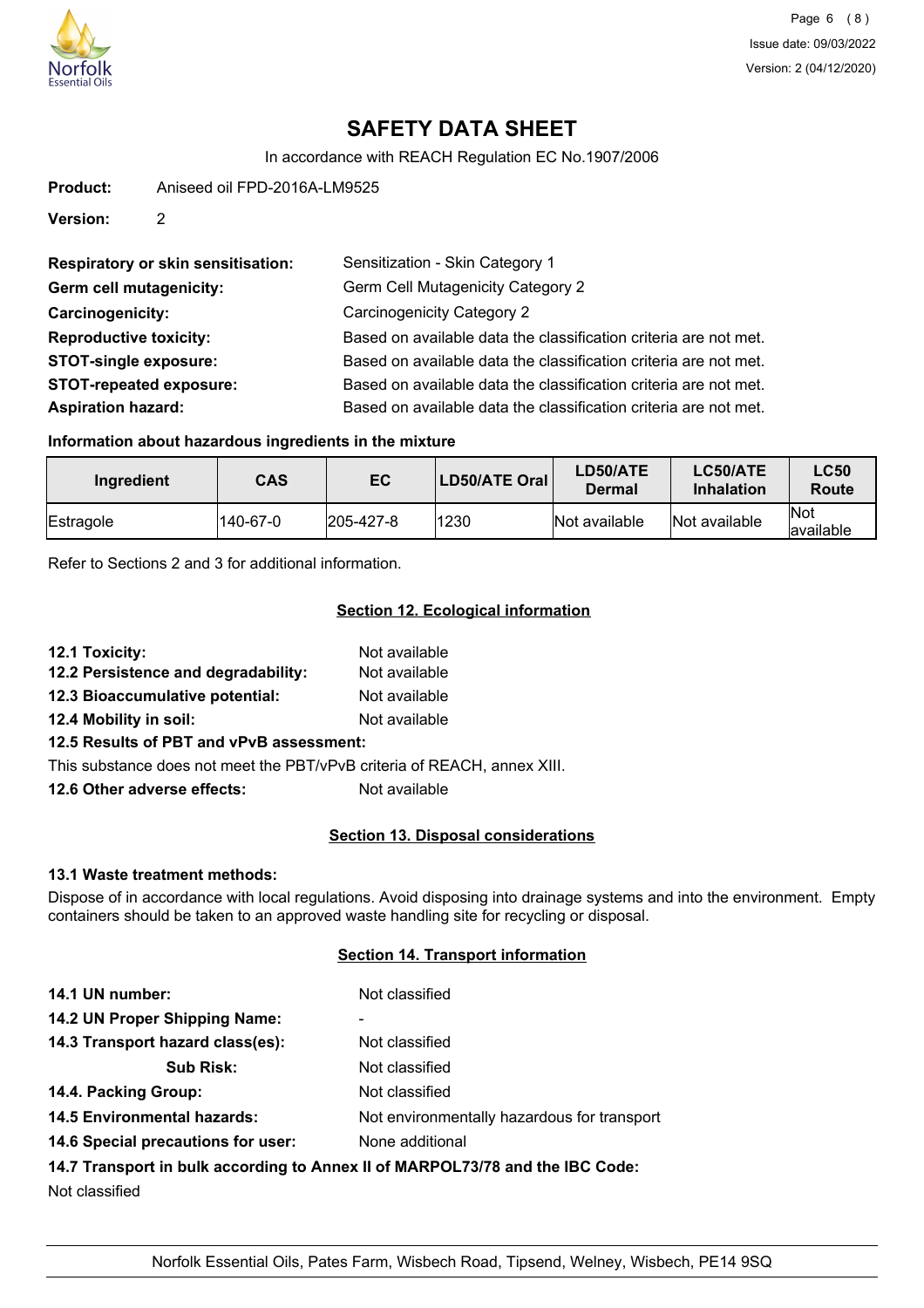

Page 7 (8) Issue date: 09/03/2022 Version: 2 (04/12/2020)

# **SAFETY DATA SHEET**

In accordance with REACH Regulation EC No.1907/2006

**Product:** Aniseed oil FPD-2016A-LM9525

**Version:** 2

## **Section 15. Regulatory information**

## **15.1 Safety, health and environmental regulations/legislation specific for the substance or mixture**

Water Hazard Class (WGK): 1

## **15.2 Chemical Safety Assessment**

A Chemical Safety Assessment has not been carried out for this product.

## **Section 16. Other information**

| <b>Concentration % Limits:</b>  | SS 1=1.06% MUT 2=50.00% CAR 2=50.00% |
|---------------------------------|--------------------------------------|
| <b>Total Fractional Values:</b> | SS 1=94.00 MUT 2=2.00 CAR 2=2.00     |

**Key to revisions:**

Classification under Regulation (EC) No 1272/2008 Product identifier SECTION 3: Composition/information on ingredients

## **Key to abbreviations:**

| <b>Abbreviation</b> | <b>Meaning</b>                                                                                 |
|---------------------|------------------------------------------------------------------------------------------------|
| Acute Tox. 4        | Acute Toxicity - Oral Category 4                                                               |
| Carc. 2             | Carcinogenicity Category 2                                                                     |
| H302                | Harmful if swallowed.                                                                          |
| H317                | May cause an allergic skin reaction.                                                           |
| H341                | Suspected of causing genetic defects (exposure route).                                         |
| H351                | Suspected of causing cancer (exposure route).                                                  |
| Muta. 2             | Germ Cell Mutagenicity Category 2                                                              |
| P202                | Do not handle until all safety precautions have been read and understood.                      |
| P261                | Avoid breathing vapour or dust.                                                                |
| P264                | Wash hands and other contacted skin thoroughly after handling.                                 |
| P270                | Do not eat, drink or smoke when using this product.                                            |
| P272                | Contaminated work clothing should not be allowed out of the workplace.                         |
| P280                | Wear protective gloves/eye protection/face protection.                                         |
| P301/312            | IF SWALLOWED: call a POISON CENTER or doctor/physician if you feel unwell.                     |
| P302/352            | IF ON SKIN: Wash with plenty of soap and water.                                                |
| P308/313            | IF exposed or concerned: Get medical advice/attention.                                         |
| P330                | Rinse mouth.                                                                                   |
| P333/313            | If skin irritation or rash occurs: Get medical advice/attention.                               |
| P363                | Wash contaminated clothing before reuse.                                                       |
| P405                | Store locked up.                                                                               |
| P501                | Dispose of contents/container to approved disposal site, in accordance with local regulations. |
| Skin Sens. 1B       | Sensitization - Skin Category 1B                                                               |

The information in this safety data sheet is to the best of our knowledge true and accurate but all data, instructions,